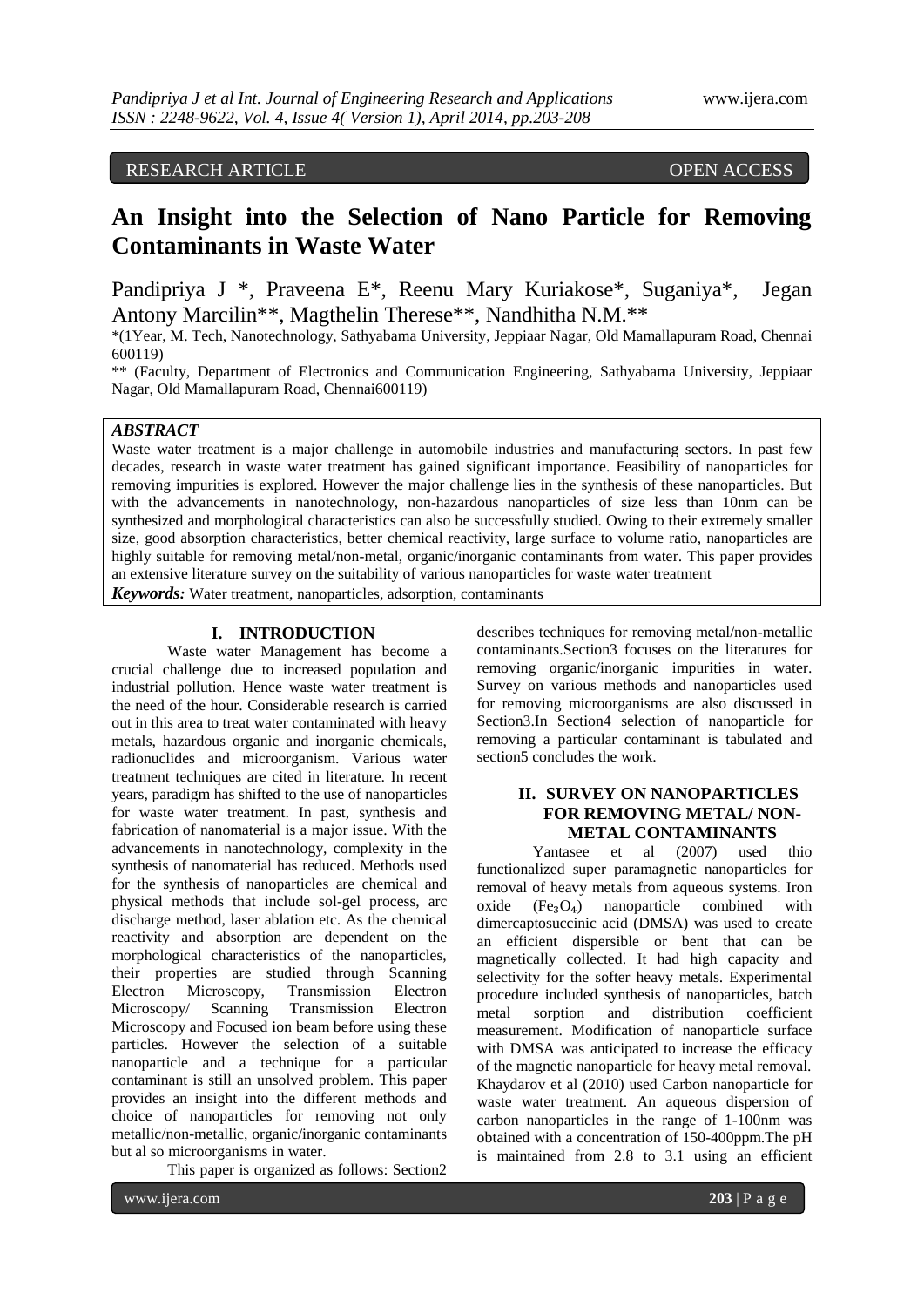synthesis method. The synthesized carbon nanoparticles were proved to be effective in removal of metal ions from contaminated water samples. The process involved two stages namely electrolysis and electrolyte stirring. Twin timer was also used to control the process.

Warner et al (2010) suggested a method for removal of contaminants from natural water using high performance super magnetic nanoparticle based heavy metal sorbents. Here iron oxide nanoparticles using a straight forward precursor synthesis was followed by a facile ligand exchange process. It bound the readily available affinity ligands onto the nanoparticle surface. Methodology involved, synthesis of  $Fe<sub>3</sub>O<sub>4</sub>-LA$  precursor nanoparticle, synthesis of water soluble ligand-stabilized nanoparticle by ligand exchange and nanoparticle characterization. The resultant functionalized magnetic  $Fe<sub>3</sub>O<sub>4</sub>$  nanoparticles were easy to synthesis and were excellent sorbents for a variety of heavy metal contaminants depending on the surface ligand installed.

Chalew et al (2013) studied the breakthrough of common NPs — silver (Ag), titanium dioxide (TiO2), and zinc oxide (ZnO)—into finished drinking water following conventional and advanced treatment. Breakthrough of NPs into treated water by turbidity removal and inductively coupled plasma–mass spectrometry (ICP-MS) was monitored. Conventional treatment resulted in 2–20%, 3–8%, and 48–99% of Ag, TiO2, and ZnONPs, respectively, or their dissolved ions remaining in finished water. Breakthrough following MF was 1–45% for Ag, 0– 44% for TiO2, and 36–83% for ZnO. With UF, NP breakthrough was  $0-2\%$ ,  $0-4\%$ , and  $2-96\%$  for Ag, TiO2, and ZnO, respectively. Although a majority of aggregated or stable NPs were removed by simulated conventional and advanced treatment, NP metals were detectable in finished water.

Esfahani et al (2013) performed Lead Removal from Aqueous Solutions Using Polyacrylic acid-Stabilized Zero-Valent Iron Nanoparticles (PAA-ZVIN). It was found that the efficiency of removal was directly proportional to the concentration of PAA-ZVIN. On the other hand, enhancing the initial Pb2+ concentration decreased in Pb2+ removal efficiency. In addition, Pseudo zeroorder, Pseudo first-order and Pseudo second-order kinetic models were used to fit the experimental data of Pb2+ removal. Results of kinetic experiments indicated that Pseudo first-order kinetic model compared to other kinetic models had more ability to fit the experimental data of Pb2+ removal. In conclusion, this study revealed that PAA-ZVIN can be used as a promising adsorbent to remove Pb2+ from aqueous solutions.

Ahmed et al (2013) studied the preparation

and characterization of a Nanoparticles Modified Chitosan Sensor. A biosensor electrode based on the incorporation of super nanoparticles paramagnetic iron oxide ( $\alpha$ -Fe<sub>3</sub>O<sub>4</sub>) in chitosan (CS) film coated on platinum electrode, was developed for the determination and removal of heavy metals. The morphological properties of the homogenous α- $Fe<sub>3</sub>O<sub>4</sub>/CS$  nanocomposite were studied with scanning electron microscopy (SEM), Energy Dispersive X-ray analysis (EDX), and thermal gravimetric analysis (TGA). The morphological results indicated the successful formation of  $\alpha$ -Fe<sub>3</sub>O<sub>4</sub>/CS nanocomposite and high stability of the film. The  $\alpha$ -Fe<sub>3</sub>O<sub>4</sub>/CS nanocomposite showed a great efficiency for the determination of As, Pb and Ni ions from aqueous solution using various electrochemical techniques. The presence of  $\alpha$ -Fe<sub>3</sub>O<sub>4</sub> nanoparticles resulted in increased active surface area and enhanced electron transfer. Results showed that this novel  $\alpha$ -Fe<sub>3</sub>O<sub>4</sub>/CS nanocomposite was successfully applied for sewage water and human urine samples with very low detection limit.

Xu et al (2012) explored iron oxide magnetic nanoparticles and Ca-alginate immobilized Phanerochaete chrysosporium, for the removal of Pb (ii) ions. Iron oxide magnetic nanoparticles and Caalginate adsorbent were prepared and wrapped them in the P.Chrysosporium Hyphae pellets. Absorption studies was analysed intra-particle diffusion analysis using and Fourier transform infrared spectrophotometer (FTIR) analysis of the encapsulant was performed. The adsorbed Pb (ii) ions on the surface were chelated by the presence peptides or polysaccharides existing on the surface of P.Chrysosporium. Followed by this, desorption studies and statistical analysis for reusability of the adsorbent were carried out. A 90% adsorption capability with good reusability promises its application in heavy metal containing waste water treatment. MNPs–Ca-alginate immobilized P.Chrysosporium was a good adsorbent for efficient removal of Pb (ii) from contaminated waste water.

Zeinali et al (2012) fabricated an efficient chitosan coated magnetic nanoparticle for the removal of mercury from aqueous solution. Methodology is as follows: initially magnetic nanoparticles were prepared and the carboxyl methylated chitosan was bound to the ferromagnetic nanoparticles by carbodiimide activation. The characterization study of the nanoparticles was carried out using dynamic size scattering and transmission electron microscopy and found that chitosan bound  $\text{Fe}^3\text{O}^4$  nanoparticles had low dispersity and high adsorption rate. The mercury was rapidly adsorbed by the chitosan bound magnetic nanoparticle with an adsorption equilibrium rate of 1 minute due to the absence of internal diffusion resistance and high specific surface area It was found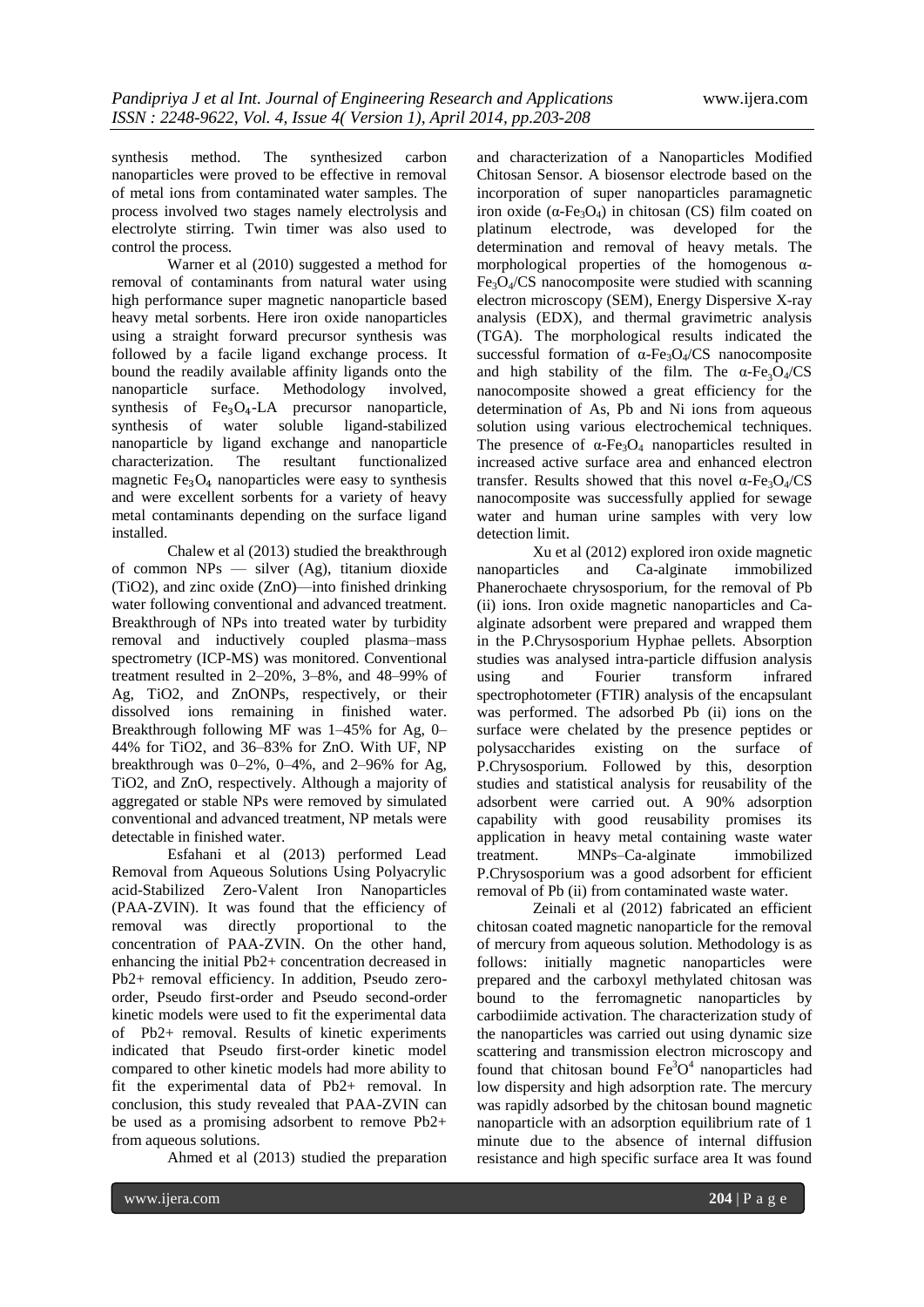that chitosan bound nanoparticles with a diameter less than 10nm was a good adsorbent and the adsorbed particle was recovered back from the nanoparticle using EDTA. The proposed method could efficiently remove 80% of mercury (II) ions from aqueous solution.

Bhargav et al (2013) proposed iron oxide nanoparticles for the removal of arsenic and copper metal from contaminated water. By applying external magnetic field the contaminants in waste water is removed by using  $Fe^{3}O^{4}$ . pH within 8 to 14 makes precipitation of  $Fe<sup>3</sup>O<sup>4</sup>$ . Chemicals used here are Arsenic (III) oxide  $(As<sup>2</sup>O<sup>3</sup>)$ , sodium hydroxide (NaOH), arsenic (V) oxide hydrate  $(As<sub>2</sub>O<sub>5</sub>.3H<sub>2</sub>O)$ , stock solutions of  $Zn^{2+}$ , iron (II) chloride tetrahydrate  $(FeC<sub>12</sub>.10H<sub>2</sub>0)$ . This process includes Preparation of Magnetite nanoparticles, Preparation of carboxymethyl-β-cyclodextrin, Preloading CM-β-CD and Zn2+ over the magnetite nanoparticles. For the removal of  $Cu(II)$  and  $As(V)$ from contaminated water the same nanoparticle is used and for removing the nanoparticle external magnetic field was used.

## **III. SURVEY ON NANOPARTICLES FOR REMOVINGORGANIC/ INORGANICPOLLUTANTS AND MICROORGANISMS**

Elliott et al (2008) proposed a technique using Zerovalent Iron Nanoparticles, for treating water contaminated with Hexachlorocyclohexanes. More than 95% of the HCHs were removed from solution with 2.2 to 27.0  $gL-1$  iron nanoparticles within 48hrs. Then ZVI particles were synthesized by mixing equal volumes of 0.50 mol L−1 sodium borohydride (98.5%) and 0.28 molL−1 ferrous sulphate heptahydrate solutions. Sorption was the principal removal mechanism that was indicated by little HCH remaining in solution after the reaction.

Lisha et al (2009) proposed an efficient method for removing inorganic-mercury from water using a novel adsorbent gold nanoparticle supported on alumina. The experimental process includes synthesis of gold nanoparticles by reducing HAuCl4.3H<sub>2</sub>O with trisodium citrate, uptake of mercury, characterization of gold-mercury system, detection and removal of boron. Column experiment was used to study absorption capacity and was monitored using UV-vis spectroscopy. The morphology of the Au-Hg system were studied using TEM, SEM. The Au-Hg alloy formation was confirmed by EDAX and XRD techniques. It was studied that pure alumina alone is unable to remove mercury from water.

Sharifabadi et al (2013) used the modified surfactant sodium dodecyl sulphate of magnetic nanoparticles and treated the adsorptive tendency towards Citalopram drug for efficiently removing Citalopram drug from waste water. Fe $O_3$ nanoparticles were prepared by the chemical co– precipitation method and characterization study of the magnetic nanoparticles were carried out using transmission electron microscopy (TEM).pH, amount of the surfactant, contact time and temperature was investigated and optimized for parameters influencing the extraction efficiency and the extracts were analysed using ultraviolet spectrophotometry at 239nm. High adsorption capacity of SDS–coated  $Fe<sub>3</sub>O<sub>4</sub>$  Nanoparticles was efficiently used for removing Citalopram drug from waste water.

Pacheco et al (2003) proposed removal of inorganic mercury from water using alumina nanoparticles which were prepared by the sol-gel method. Dynamic light scattering was used to monitor the particle growth. Atomic absorption spectroscopy was used to determine the amount of metal ion adsorbed on the surface of the alumina sols. Experimental procedure included Sol Preparation and pilot test. The alumina nanoparticles can remove extremely low or high concentrations of mercury due to their chemical property. Ion size and charge regulates metal ion adsorption; Due to difficult interpretation of the binding processes and stoichiometry the adsorption mechanism of metal ions had little information. 2.4g of aluminium tri-sec-but oxide with 14.34mL of isopropyl alcohol and 26.24 mL of ethanol mixture was used to prepare alumina nanoparticles. Large variety of structures and sizes of the sol corresponds to instabilities of there action due to nonlinear effects.

Nair and Pradeep (2007) proposed an efficient method for extraction of Chlorpyrifos and Malathion from water using metal nanoparticles. Two common pesticides Chlorpyrifos and Malathion found in ground water was removed using silver and gold nanoparticle by adsorption process. For this anon-line water filter was made using columns of activated alumina powder loaded with silver nanoparticle were used for extended period. UV-Visible spectroscopy and infrared spectroscopy was used for monitoring time dependent removal and adsorption of pesticides from water. The method offers a convenient and costeffective means of removing pesticides from drinking water. Pure alumina alone is unable to remove pesticides.

Monyatsi et al (2012) studied the feasibility of removing pathogenic bacteria in groundwater. Filter materials coated with Silver Nanoparticles were used. Silver nanoparticles were deposited on zeolite, sand, fibreglass, anion and cation resin substrates in various concentrations (0.01mM, 0.03mM, 0.05mM and  $0.1 \text{mM}$ ) of AgNO<sub>3</sub>. The performance of the substrates as antibacterial water filter system was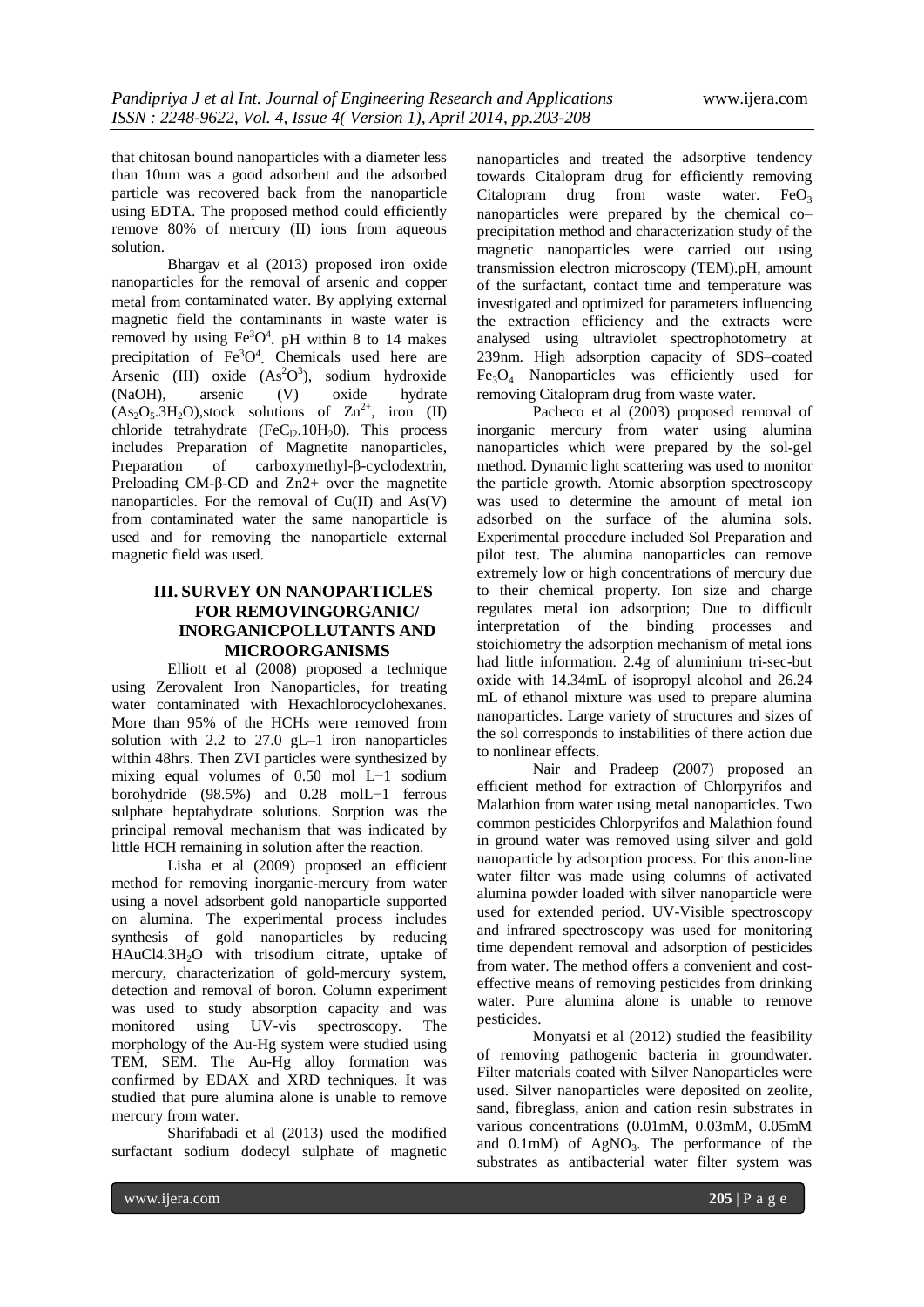checked and no bacterium was detected in the output water when the Ag/ cation resin substrate was used as a filter system. Low bacterial removal by Ag/zeolite, Ag/sand, Ag/ fibrelass and Ag/anion resin filter systems was observed, which led to the conclusion that these systems are not ideal systems for the disinfection of drinking water.

Thill et al (2006) proposed an effective cytotoxicity mechanism of CeO<sub>2</sub> Nanoparticle for Escherichia coli bacteria. In Cytotoxicity mechanism, stable  $CeO<sub>2</sub>$  nanoparticles were used as astable solution to react with Escherichia coli which is an test organism. Nanoparticle surfaces adsorbed the small organic materials very easily. This mechanism had the following steps: construction of the isotherm of adsorption by plotting the amount of adsorbed  $CeO<sub>2</sub>$ per bacteria versus the non adsorbed amount. Study of samples using Electron microscopy resulted in Physico chemical Interaction and Cytotoxicity. Chemical Modifications of the Nanoparticles involved three types of interactions between Nanoparticles and the bacteria namely adsorption, oxireduction, and toxicity.

Ma et al (2013) proposed an efficient method for waste water treatment and for processing of biosolids using silver nanoparticles. Metallic silver nanoparticles (AgNPs) and zinc oxide nanoparticles (ZnONPs) due to its toxicity to various terrestrial and aquatic organism were used as anti microbes and thus implemented for waste water treatment. When primary and activated sludge of silver nanoparticles (AgNPs) and zinc oxide nanoparticles (ZnONPs) was fed to Anaerobic digestion, it dissolved metalions and no more metals were added to the sludge in this step. Lime and heat treatment on metal speciation converted Ag to  $Ag_2S$ , regardless of the form of Ag added (NP v sionic). Zn was transformed to three Zncontaining species, ZnS,  $Zn_3(PO_4)2$ , and Zn associated Fe oxy/hydroxides. Waste sludge from the Waste Water Treatment Plant (WWTP) an aerobic digester was dewatered and dried to 20−50 wt% solids content. The dewatered biosolids were then further dried, subjected to lime addition and heat treatment, and/or composted before being applied to agricultural fields. As structural differences between  $NP$  and  $AgNO<sub>3</sub>$  resulted in differences in the partitioning and Mobility in biosolids, structural information (amicroscopic investigation) for the metal nanoparticles formed in biosolids has to be performed.

Nassar et al (2012) proposed a batch adsorption technique using Goethite nanoparticle for the removal of methylene blue from waste water. Goethite nanoparticle undergoes protonation or deprotonation, in aqueos solution. The deprotonated surface of Goethite nanopartic lead sorbed the Methylene blue from aqueous solution with an

adsorption equilibrium rate of 20 minutes. The positively charged MB functional groups were electrostatically attracted to the negatively charged Geothite nanoparticle.The thermodyanamic studies and adsorption kinetics were performed on the adsorbed particle. Finally desorption of methylene blue from MB loaded Geothite was conducted. The Langmuir type MB was adsorbed effectively and can be completely desorbed from the surface of Geothite nanoparticles.

Ulucan et al (2013) studied  $\alpha$ -Fe<sub>2</sub>O<sub>2</sub> sintered in zeolite form for the removal of Trihalomethanes (THMs) from drinking water dichlorobromomethane, dibromochloromethane and bromoform were ordered. The absorption capacity of zeolite was increased due the nanoparticle in zeolite form. When the time was altered it showed low decrement in removal rate. In removal of THMs it was found that more than sintered form the unsintered form of  $\alpha$ - Fe<sub>2</sub>O<sub>3</sub> was more effective. The reason for this was the presence of more nanopores in unsintered form of α-Fe2O3. They concluded that suitable sintering processes must be used to obtain the same results as in the unsintered form and also the synthesizing method should be improved in order to enhance the surface area and particle size of nanoparticles.

### **IV. SELECTION OF NANOPARTICLES**

Selection of a suitable nanoparticle for the removal of a particular contaminant is always a major problem. Choice of the nanoparticle for removing a specific contaminant is shown in Table 1.

#### **V. CONCLUSION**

In this paper an extensive literature survey is carried out on waste water treatement using nanoparticles. Suggestions are also provided for selecting a nanoparticle for a specific contaminant. Ferromagnetic nanoparticle are ideally suited for removing metal contaminants while gold nanoparticle are capable of removing organic/inorganic contaminants. Microorganism can be removed using silver nanoparticle due to their physical, chemical and surface particles, nanoparticles are the ideal choice for removing contaminant. Selective adsorption properties and increasingly large surface area of the nanoparticles help in speedy treatment of water.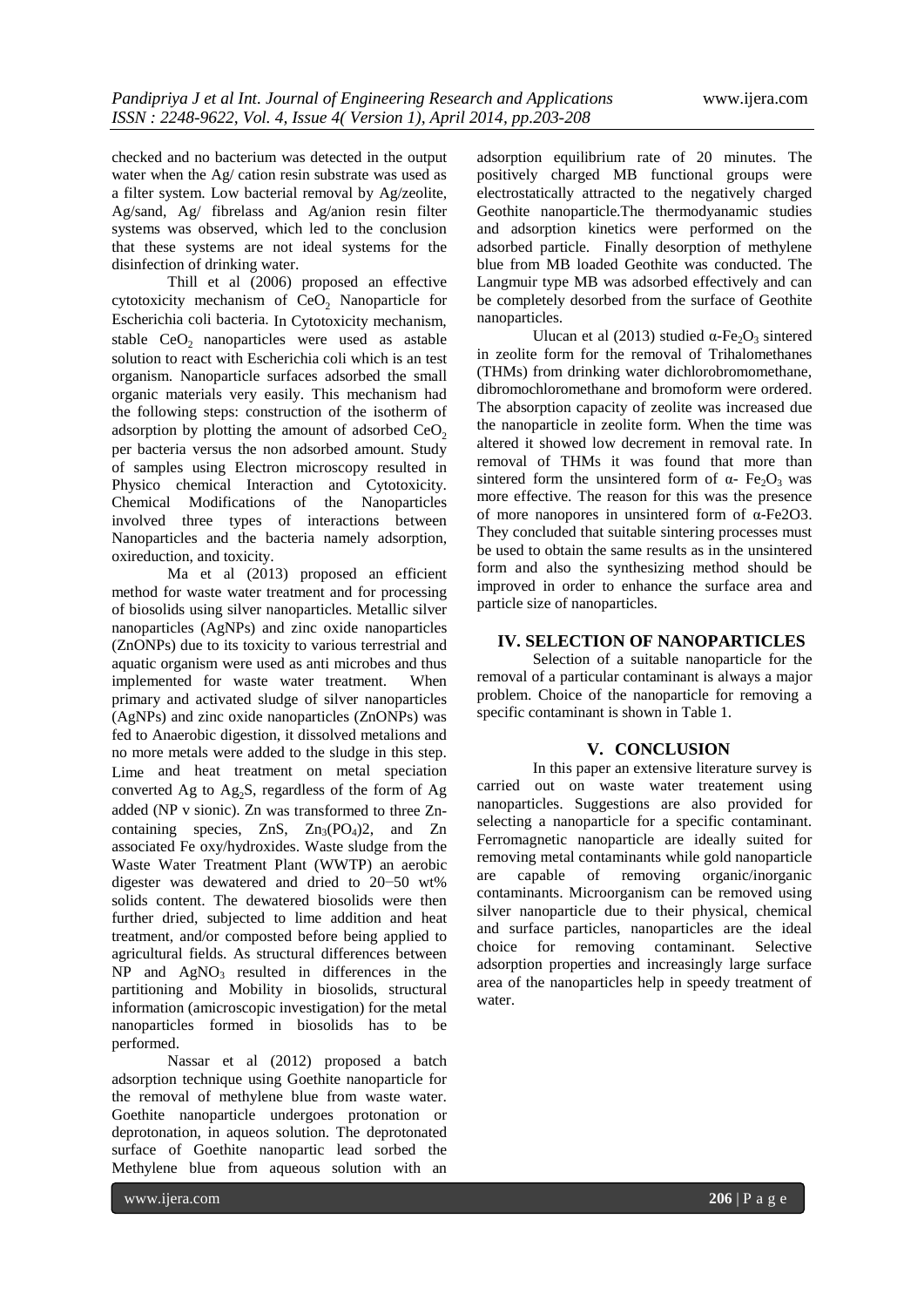| Nature of the         | Contaminant to be removed    | TADLET. CHOICE OF Hanoparticles for Temoving specific contaminant. |  |  |  |  |
|-----------------------|------------------------------|--------------------------------------------------------------------|--|--|--|--|
| contaminant           |                              | Nanoparticle NP                                                    |  |  |  |  |
| Metal/non metal       | Pb(ii)                       | Ca-alginateIronoxide magnentic nanoparticle                        |  |  |  |  |
|                       | Hg(ii)                       | carboxymethylatedchitosenFerromagneticnanoparticle                 |  |  |  |  |
|                       |                              |                                                                    |  |  |  |  |
|                       | Hg                           | Thiol-FunctionalisedSilica Ferromagnetic Nanoparticle              |  |  |  |  |
|                       | Heavymetals                  | ThioFunctionalizedsuperparamagnetic nanoparticles                  |  |  |  |  |
|                       | Arsenic                      | Zincoxidenanoparticles                                             |  |  |  |  |
|                       | cobaltand iron               | Iron(Fe)nanoparticles                                              |  |  |  |  |
|                       | Metal ions                   | Carbon nanoparticle                                                |  |  |  |  |
|                       | Lead                         | Polyacrylicacid-Stabilized Zero-Valent Iron Nanoparticles          |  |  |  |  |
|                       |                              | (PAA-ZVIN).                                                        |  |  |  |  |
|                       | Arsenic and copper<br>metal  | Iron(Fe)nanoparticles                                              |  |  |  |  |
|                       | Zerovalent Iron              | Hexachlorocyclohexanes                                             |  |  |  |  |
|                       | Nanoparticles                |                                                                    |  |  |  |  |
| Organic/<br>inorganic | Methylene blue               | Geothite nanoparticle                                              |  |  |  |  |
|                       | tri-chloroethane (TCE)       | Metallic goldnanoparticle coated with palladium                    |  |  |  |  |
|                       | chlorinated ethane,          | Metallic goldnanoparticle coated with palladium                    |  |  |  |  |
|                       | Chlorinatedmethane           | Metallic goldnanoparticle coated with palladium                    |  |  |  |  |
|                       | inorganic-mercury            | GoldNP supported onalumina                                         |  |  |  |  |
|                       | methylene blue               | Goethite nanoparticle                                              |  |  |  |  |
|                       | Trihalomethanes<br>(THM)     | $\alpha$ -Fe2O3sinteredin zeolite form                             |  |  |  |  |
| Microorganism         | Pathogenic Bacteria          | SilverNanoparticles (Ag Nps)                                       |  |  |  |  |
|                       | Escherichia                  | CeO <sub>2</sub> Nanoparticle                                      |  |  |  |  |
|                       | colibacteria                 |                                                                    |  |  |  |  |
|                       | Escherichia coli and         | MgOnanoparticles                                                   |  |  |  |  |
|                       | Bacillus megaterium          |                                                                    |  |  |  |  |
|                       | bacteria                     |                                                                    |  |  |  |  |
|                       | <b>Bacillus</b> subtillus    | magnesium(Mg)nanoparticles                                         |  |  |  |  |
|                       | Ecoli, Staphylococcs         | Agnanoparticles                                                    |  |  |  |  |
|                       | aureus                       |                                                                    |  |  |  |  |
|                       | Chlorpyrifosand<br>Malathion | silver and goldnanoparticle                                        |  |  |  |  |

| TABLE1: Choice of nanoparticles for removing specific contaminant. |  |  |  |
|--------------------------------------------------------------------|--|--|--|
|                                                                    |  |  |  |

## **REFERENCES**

- [1] Wassana [Yantasee,](http://pubs.acs.org/action/doSearch?action=search&author=Yantasee%2C%2BW&qsSearchArea=author) [Cynthia](http://pubs.acs.org/action/doSearch?action=search&author=Warner%2C%2BC%2BL&qsSearchArea=author) L. Warner , Thanapon [Sangvanich,](http://pubs.acs.org/action/doSearch?action=search&author=Sangvanich%2C%2BT&qsSearchArea=author) R. Shane [Addleman](http://pubs.acs.org/action/doSearch?action=search&author=Addleman%2C%2BR%2BS&qsSearchArea=author) , [Timothy](http://pubs.acs.org/action/doSearch?action=search&author=Carter%2C%2BT%2BG&qsSearchArea=author) G . Carter, Robert [J. Wiacek,](http://pubs.acs.org/action/doSearch?action=search&author=Wiacek%2C%2BR%2BJ&qsSearchArea=author) [Glen](http://pubs.acs.org/action/doSearch?action=search&author=Fryxell%2C%2BG%2BE&qsSearchArea=author) [E. Fryxell](http://pubs.acs.org/action/doSearch?action=search&author=Fryxell%2C%2BG%2BE&qsSearchArea=author) , [Charles Timchalk](http://pubs.acs.org/action/doSearch?action=search&author=Timchalk%2C%2BC&qsSearchArea=author) , [Marvin](http://pubs.acs.org/action/doSearch?action=search&author=Warner%2C%2BM%2BG&qsSearchArea=author) G. [Warner,](http://pubs.acs.org/action/doSearch?action=search&author=Warner%2C%2BM%2BG&qsSearchArea=author) Removal of Heavy Metals from Aqueous Systems with Thiol Functionalized Superparamagnetic Nanoparticles, Environ . Sci . Technol . , 2007, 41 (14), pp 5114– 5119.
- [2] R. [Khaydarov,](http://link.springer.com/search?facet-author=%22R.%2BKhaydarov%22) R. [Khaydarov,](http://link.springer.com/search?facet-author=%22R.%2BKhaydarov%22) O. [Gapurova,](http://link.springer.com/search?facet-author=%22O.%2BGapurova%22) Application of Carbon Nanoparticles for Water Treatment, [NATO](http://link.springer.com/bookseries/7108) Science [for Peace](http://link.springer.com/bookseries/7108)  and Security Series C: [Environmental](http://link.springer.com/bookseries/7108) [Security 2](http://link.springer.com/bookseries/7108)010, pp 253-258
- [3] Cynthia L. Warner, R.Shane Addleman, Anthony D. Cinson, Timothy C. Droubay, Mark H. Engelhard, Michael A. Nash, Wassana Yantasee, Marvin G. Warner. High Performance, Super paramagnetic, Nanoparticle-Based Heavy Metal Sorbents for Removal of Contaminants from Natural Waters. 2010, pp 1–10
- [4] Talia E. Abbott Chalew, Gaurav S. Ajmani, Haiou Huang, Kellogg J. Schwab, Evaluating Nanoparticle Breakthrough<br>during Drinking Water Treatment. Drinking Water Treatment. Environmental Health Perspectives volume 121(2013), pp1161-1166
- [5] Amirhosein Ramazanpour Esfahani